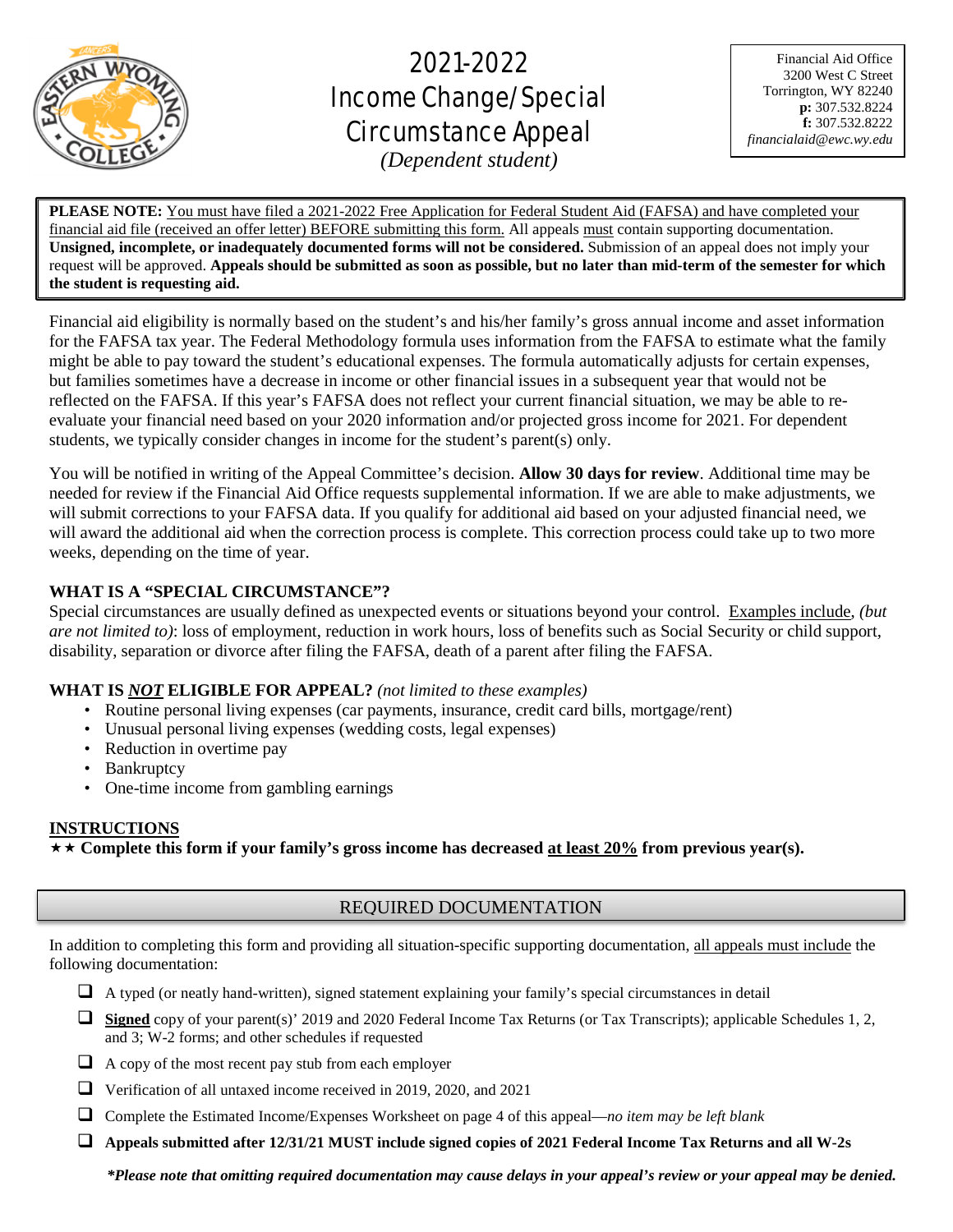# A: STUDENT INFORMATION

| Last Name                                  | First Name | M.I. | EWC Student ID Number            | Social Security Number ( <i>last four digits</i> ) |  |
|--------------------------------------------|------------|------|----------------------------------|----------------------------------------------------|--|
| Mailing Address (include apartment number) |            |      | E-mail Address                   |                                                    |  |
| City, ST, Zip                              |            |      | Phone Number (include area code) |                                                    |  |

# B: REASON FOR SUBMITTING APPEAL *(check all that apply)*

#### **A. Unemployment or reduction of hours or wages**

Parent who worked in 2019 is now unemployed or has had work hours and/or wage rate reduced.

#### **Required documentation:**

- $\Box$  Copy of last pay stub(s) from previous employer(s)
- $\Box$  Copy of letter from employer on letterhead verifying the release from employment or reduction in hours/wages, the date the change became effective and the duration of the reduction if temporary
- $\Box$  Notice of eligibility or denial for unemployment benefits  $\Box$  Copy of disability benefit statement if applicable
- Copy of disability benefit statement if applicable

# **B. Medical or dental expenses**

You or your parent(s) made payments for expenses not covered by insurance. **Medical expenses** *for which you received no insurance or other reimbursement* **must exceed 11% of the family's taxable income** in order to be considered.

#### **Required documentation:**

- □ Submit copies of receipts or billing statements showing amounts for which you received no insurance or other reimbursement, as well as documentation of payment
- $\Box$  Total medical expenses for which you received no insurance or other reimbursement(s): \$

## **C. Retirement**

Parent who worked in 2019 has retired.

#### **Required documentation:**

- $\Box$  Copy of last pay stub(s) from previous employer(s)<br> $\Box$  Copy of retirement benefit statement
- Copy of retirement benefit statement
- $\Box$  Letter from previous employer on letterhead stating last date of employment

## **D. Death of parent**

Parent passed away after the FAFSA was filed.

#### **Required documentation:**

Copy of death certificate, obituary, or funeral program

## **E. Separation or divorce of parent**

Parent was married when the FAFSA was filed, but has now separated or divorced.

#### **Required documentation:**

 $\Box$  Court documentation verifying legal separation or divorce, or letter from attorney documenting that legal proceedings have begun

## **F. Reduction or loss of support or benefits**

Parent received support or benefits in 2019 that have been terminated or reduced. Support or benefits may include: worker's compensation, unemployment benefits, child support, Social Security benefits, pensions, etc.

#### **Required documentation:**

- □ Last check stub or printout of benefit received
- Letter from agency on letterhead verifying the date and amount of benefit lost

## **G. One-time income**

Parent received non-recurring income in 2019 from a pension, IRA, annuity, inheritance, settlement, etc.

#### **Required documentation:**

- Copy of form 1099 or other statement from paying agency showing the one-time income
- Explain why the one-time income is not available for education expenses; include documentation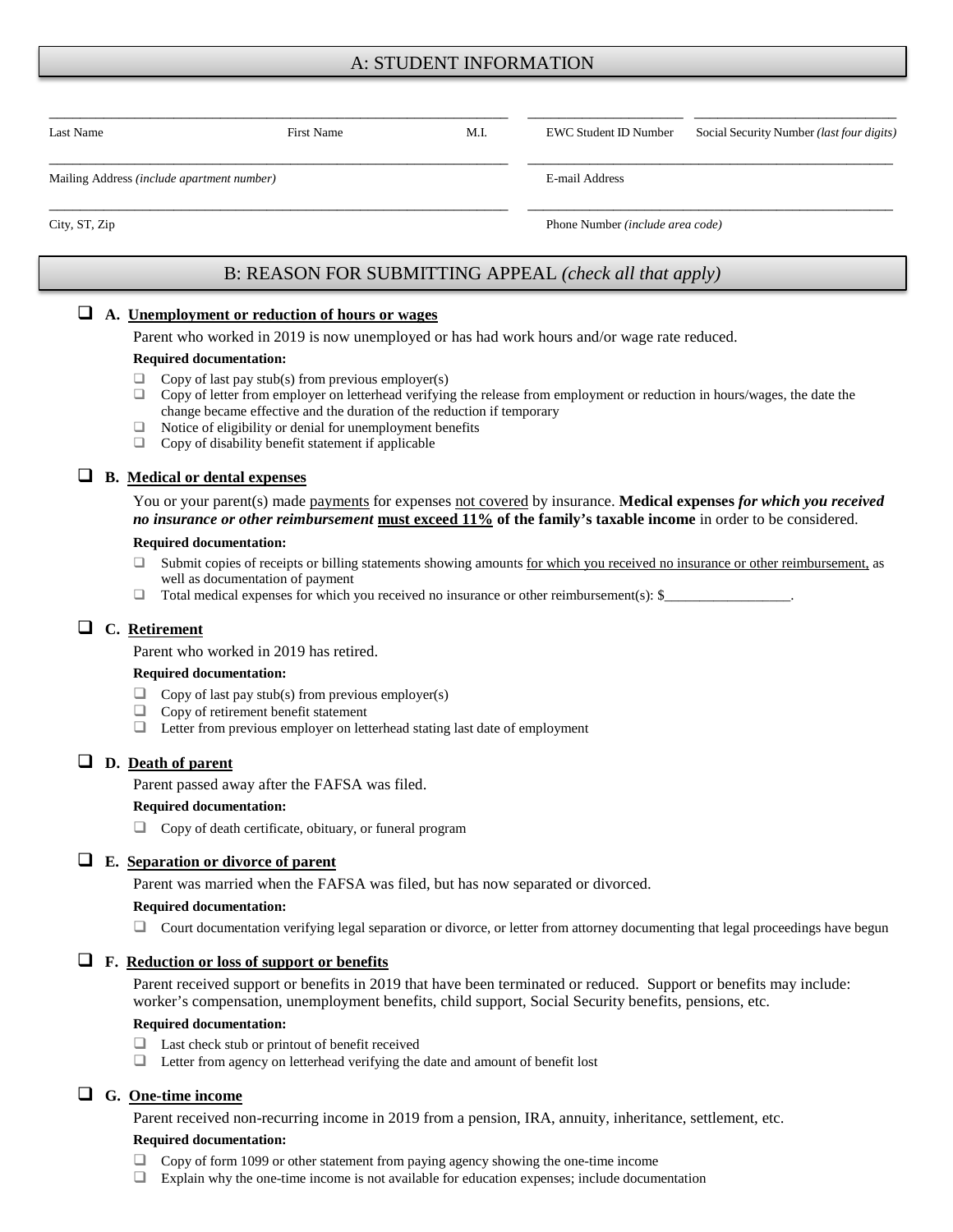## **H. Dislocated Worker/Displaced Homemaker**

Parent is a Dislocated Worker if he/she is receiving unemployment benefits due to being laid off or losing a job and is unlikely to return to a previous occupation, or was self-employed but is now unemployed due to economic conditions or natural disaster. A Displaced Homemaker is generally a person who previously provided unpaid services to the family (e.g. stay-at-home parent), is no longer supported by the spouse, is unemployed or underemployed, and is having trouble finding or upgrading employment.

#### **Required documentation:**

- $\Box$  Copy of letter from employer on letterhead verifying the release from employment or reduction in hours/wages, the date the change became effective and the duration of the reduction if temporary
- $\Box$  Notice of eligibility or denial for unemployment benefits

## **I. Other**

You or your parent(s) have other unusual circumstances not listed above.

#### **Required documentation:**

- $\Box$  Explain the circumstances in detail, including the impact on your ability to pay for your educational expenses
- $\Box$  Attach supporting documentation of the circumstances

# C: EXPLANATION OF SPECIAL CIRCUMSTANCES

**For the following questions, ONLY include information for the student's parent(s) whose income was included on the 2021-2022 Free Application for Federal Student Aid (FAFSA).**

Whose income decreased? \_\_\_\_\_\_\_\_\_\_\_\_\_\_\_\_\_\_\_\_\_\_\_\_\_\_\_\_\_\_\_\_\_\_\_\_\_\_\_\_\_\_\_\_\_\_\_\_\_\_\_\_\_\_\_\_\_\_\_\_\_\_\_\_\_\_\_\_\_\_\_\_\_\_\_\_\_\_\_

What date did the change in circumstance occur?  $\frac{1}{2}$  /

**\*Explain below (or attach a typed, signed personal statement explaining), in as much detail as possible, why you are requesting a change in income. Please list dates that the changes occurred and how it impacted your income. You must provide appropriate documentation. Be as detailed as possible about the change in your circumstances.** 

\_\_\_\_\_\_\_\_\_\_\_\_\_\_\_\_\_\_\_\_\_\_\_\_\_\_\_\_\_\_\_\_\_\_\_\_\_\_\_\_\_\_\_\_\_\_\_\_\_\_\_\_\_\_\_\_\_\_\_\_\_\_\_\_\_\_\_\_\_\_\_\_\_\_\_\_\_\_\_\_\_\_\_\_\_\_\_\_\_\_\_\_\_\_\_\_\_\_\_\_\_\_\_\_\_\_\_\_

\_\_\_\_\_\_\_\_\_\_\_\_\_\_\_\_\_\_\_\_\_\_\_\_\_\_\_\_\_\_\_\_\_\_\_\_\_\_\_\_\_\_\_\_\_\_\_\_\_\_\_\_\_\_\_\_\_\_\_\_\_\_\_\_\_\_\_\_\_\_\_\_\_\_\_\_\_\_\_\_\_\_\_\_\_\_\_\_\_\_\_\_\_\_\_\_\_\_\_\_\_\_\_\_\_\_\_\_

\_\_\_\_\_\_\_\_\_\_\_\_\_\_\_\_\_\_\_\_\_\_\_\_\_\_\_\_\_\_\_\_\_\_\_\_\_\_\_\_\_\_\_\_\_\_\_\_\_\_\_\_\_\_\_\_\_\_\_\_\_\_\_\_\_\_\_\_\_\_\_\_\_\_\_\_\_\_\_\_\_\_\_\_\_\_\_\_\_\_\_\_\_\_\_\_\_\_\_\_\_\_\_\_\_\_\_\_

\_\_\_\_\_\_\_\_\_\_\_\_\_\_\_\_\_\_\_\_\_\_\_\_\_\_\_\_\_\_\_\_\_\_\_\_\_\_\_\_\_\_\_\_\_\_\_\_\_\_\_\_\_\_\_\_\_\_\_\_\_\_\_\_\_\_\_\_\_\_\_\_\_\_\_\_\_\_\_\_\_\_\_\_\_\_\_\_\_\_\_\_\_\_\_\_\_\_\_\_\_\_\_\_\_\_\_\_

\_\_\_\_\_\_\_\_\_\_\_\_\_\_\_\_\_\_\_\_\_\_\_\_\_\_\_\_\_\_\_\_\_\_\_\_\_\_\_\_\_\_\_\_\_\_\_\_\_\_\_\_\_\_\_\_\_\_\_\_\_\_\_\_\_\_\_\_\_\_\_\_\_\_\_\_\_\_\_\_\_\_\_\_\_\_\_\_\_\_\_\_\_\_\_\_\_\_\_\_\_\_\_\_\_\_\_\_

\_\_\_\_\_\_\_\_\_\_\_\_\_\_\_\_\_\_\_\_\_\_\_\_\_\_\_\_\_\_\_\_\_\_\_\_\_\_\_\_\_\_\_\_\_\_\_\_\_\_\_\_\_\_\_\_\_\_\_\_\_\_\_\_\_\_\_\_\_\_\_\_\_\_\_\_\_\_\_\_\_\_\_\_\_\_\_\_\_\_\_\_\_\_\_\_\_\_\_\_\_\_\_\_\_\_\_\_

\_\_\_\_\_\_\_\_\_\_\_\_\_\_\_\_\_\_\_\_\_\_\_\_\_\_\_\_\_\_\_\_\_\_\_\_\_\_\_\_\_\_\_\_\_\_\_\_\_\_\_\_\_\_\_\_\_\_\_\_\_\_\_\_\_\_\_\_\_\_\_\_\_\_\_\_\_\_\_\_\_\_\_\_\_\_\_\_\_\_\_\_\_\_\_\_\_\_\_\_\_\_\_\_\_\_\_\_

\_\_\_\_\_\_\_\_\_\_\_\_\_\_\_\_\_\_\_\_\_\_\_\_\_\_\_\_\_\_\_\_\_\_\_\_\_\_\_\_\_\_\_\_\_\_\_\_\_\_\_\_\_\_\_\_\_\_\_\_\_\_\_\_\_\_\_\_\_\_\_\_\_\_\_\_\_\_\_\_\_\_\_\_\_\_\_\_\_\_\_\_\_\_\_\_\_\_\_\_\_\_\_\_\_\_\_\_

\_\_\_\_\_\_\_\_\_\_\_\_\_\_\_\_\_\_\_\_\_\_\_\_\_\_\_\_\_\_\_\_\_\_\_\_\_\_\_\_\_\_\_\_\_\_\_\_\_\_\_\_\_\_\_\_\_\_\_\_\_\_\_\_\_\_\_\_\_\_\_\_\_\_\_\_\_\_\_\_\_\_\_\_\_\_\_\_\_\_\_\_\_\_\_\_\_\_\_\_\_\_\_\_\_\_\_\_

\_\_\_\_\_\_\_\_\_\_\_\_\_\_\_\_\_\_\_\_\_\_\_\_\_\_\_\_\_\_\_\_\_\_\_\_\_\_\_\_\_\_\_\_\_\_\_\_\_\_\_\_\_\_\_\_\_\_\_\_\_\_\_\_\_\_\_\_\_\_\_\_\_\_\_\_\_\_\_\_\_\_\_\_\_\_\_\_\_\_\_\_\_\_\_\_\_\_\_\_\_\_\_\_\_\_\_\_

\_\_\_\_\_\_\_\_\_\_\_\_\_\_\_\_\_\_\_\_\_\_\_\_\_\_\_\_\_\_\_\_\_\_\_\_\_\_\_\_\_\_\_\_\_\_\_\_\_\_\_\_\_\_\_\_\_\_\_\_\_\_\_\_\_\_\_\_\_\_\_\_\_\_\_\_\_\_\_\_\_\_\_\_\_\_\_\_\_\_\_\_\_\_\_\_\_\_\_\_\_\_\_\_\_\_\_\_

\_\_\_\_\_\_\_\_\_\_\_\_\_\_\_\_\_\_\_\_\_\_\_\_\_\_\_\_\_\_\_\_\_\_\_\_\_\_\_\_\_\_\_\_\_\_\_\_\_\_\_\_\_\_\_\_\_\_\_\_\_\_\_\_\_\_\_\_\_\_\_\_\_\_\_\_\_\_\_\_\_\_\_\_\_\_\_\_\_\_\_\_\_\_\_\_\_\_\_\_\_\_\_\_\_\_\_\_

\_\_\_\_\_\_\_\_\_\_\_\_\_\_\_\_\_\_\_\_\_\_\_\_\_\_\_\_\_\_\_\_\_\_\_\_\_\_\_\_\_\_\_\_\_\_\_\_\_\_\_\_\_\_\_\_\_\_\_\_\_\_\_\_\_\_\_\_\_\_\_\_\_\_\_\_\_\_\_\_\_\_\_\_\_\_\_\_\_\_\_\_\_\_\_\_\_\_\_\_\_\_\_\_\_\_\_\_

\_\_\_\_\_\_\_\_\_\_\_\_\_\_\_\_\_\_\_\_\_\_\_\_\_\_\_\_\_\_\_\_\_\_\_\_\_\_\_\_\_\_\_\_\_\_\_\_\_\_\_\_\_\_\_\_\_\_\_\_\_\_\_\_\_\_\_\_\_\_\_\_\_\_\_\_\_\_\_\_\_\_\_\_\_\_\_\_\_\_\_\_\_\_\_\_\_\_\_\_\_\_\_\_\_\_\_\_

\_\_\_\_\_\_\_\_\_\_\_\_\_\_\_\_\_\_\_\_\_\_\_\_\_\_\_\_\_\_\_\_\_\_\_\_\_\_\_\_\_\_\_\_\_\_\_\_\_\_\_\_\_\_\_\_\_\_\_\_\_\_\_\_\_\_\_\_\_\_\_\_\_\_\_\_\_\_\_\_\_\_\_\_\_\_\_\_\_\_\_\_\_\_\_\_\_\_\_\_\_\_\_\_\_\_\_\_

\_\_\_\_\_\_\_\_\_\_\_\_\_\_\_\_\_\_\_\_\_\_\_\_\_\_\_\_\_\_\_\_\_\_\_\_\_\_\_\_\_\_\_\_\_\_\_\_\_\_\_\_\_\_\_\_\_\_\_\_\_\_\_\_\_\_\_\_\_\_\_\_\_\_\_\_\_\_\_\_\_\_\_\_\_\_\_\_\_\_\_\_\_\_\_\_\_\_\_\_\_\_\_\_\_\_\_\_